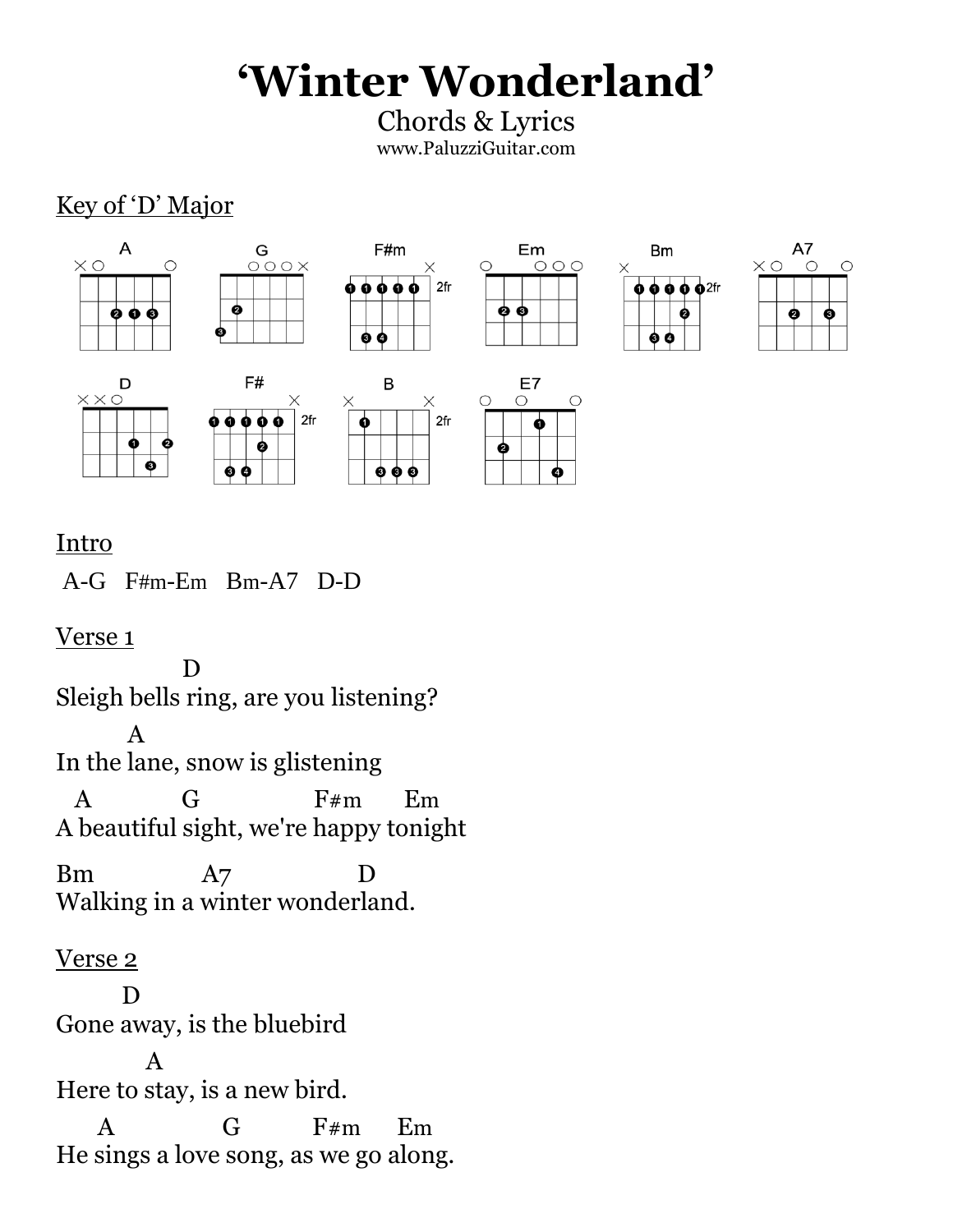Bm A7 D Walking in a winter wonderland. Bridge  $F#$  B F# In the meadow we can build a snowman  $F#$  B  $F#$ Then pretend that he is Parson Brown A D A He'll say: 'Are you married?' We'll say: 'No man'  $A$  E7  $A7$ You can do the job, when you're in town Verse 3 D Later on, we'll conspire A As we dream, by the fire A G F#m Em To face unafraid, the plans that we made Bm A7 D Walking in a winter wonderland. Interlude/Solo D - D - A - A A-G F#m-Em Bm-A7-D Bridge  $F#$  B F# In the meadow we can build a snowman  $F#$  B  $F#$ Then pretend that he is Parson Brown A D A He'll say: 'Are you married?' We'll say: 'No man'  $A$  E7  $A7$